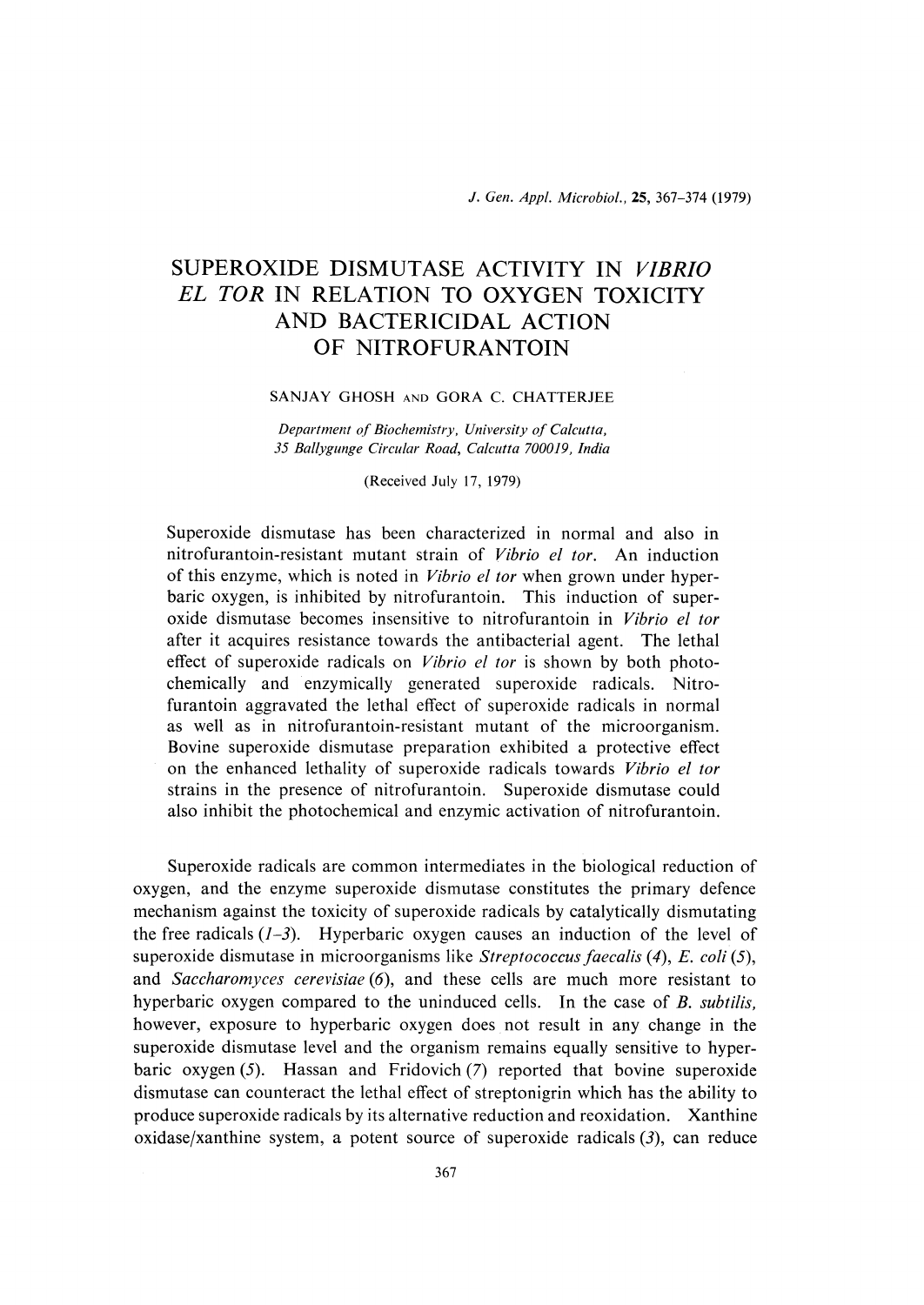#### 368 GHOSH and CHATTERJEE VOL. 25

nitrofurantoin for its subsequent lethal effect on bacteria  $(8)$ . Thus it will be interesting to study the involvement of superoxide radicals in nitrofurantoin reduction which is the prerequisite for its lethal action and also in nitrofurantoin resistance in *Vibrio el tor*. The extent of induction of superoxide dismutase by hyperbaric  $O_2$  and the inhibition pattern of this induction by nitrofurantoin and also by chloramphenicol, a protein synthesis inhibitor, along with the effect of superoxide dismutase on the enhanced bactericidal effect of superoxide radicals in the presence of nitrofurantoin in normal as well as in nitrofurantoin-resistant mutants of *Vibrio el tor* and also on the reduction of nitrofurantoin have been studied.

## MATERIALS AND METHODS

 Organism. Vibrio el for Visak 20/69, a non-hemolytic el for strain, obtained from Cholera Research Centre, Indian Council of Medical Research, Calcutta, was used. The nitrofurantoin resistance in *Vibrio el tor* was developed by serial passage of the normal strain through increasing concentrations of the antibacterial agent and the strain resistant to 50  $\mu$ g/ml of nitrofurantoin was selected for the experiments. The nitrofurantoin-resistant Vibrio el tor is referred as Vibrio NFT.

Chemicals and enzymes. Xanthine, xanthine oxidase, ferricytochrome c, nitrofurantoin and nitrobluetetrazolium were all purchased from Sigma Chemical Co., U.S.A. Acrylamide, N,N'-methylenebisacrylamide, N,N,N',N'-tetramethylethylenediamine were obtained from E. Merck Co., West Germany. Bovine superoxide dismutase was kindly donated by Dr. S. P. MUKHERJEE of the Department of Biochemistry, Duke University Medical Centre, Durham, N.C., U.S.A. All the other reagents used were of analytical grade.

Medium and growth conditions. In order to study the lethality of Vibrio el tor towards superoxide radicals, a medium containing  $Na<sub>2</sub>HPO<sub>4</sub>$ , 10 g; KCl, 5 g;  $NH<sub>4</sub>Cl$ , 2 g; MgSO<sub>4</sub>, 0.01 g; amino acid mixture (containing amino acids in equal proportions) 1 g; and glucose, 2 g per liter, pH 8.0 was used for the growth of the bacteria. The salts used in this medium were of ultrapure grade. In all the other experiments, peptone-water containing  $1.0\%$  peptone and  $0.5\%$  NaCl was used for the growth of the organism. The pH of the media was adjusted to 8.0 with 1 M NaOH and the organisms were grown at  $37^\circ$ . Deep still cultures were prepared by inoculating the peptone media filled up to 10 cm of  $3 \times 15$  cm tubes with  $2\%$  inoculum. These were then incubated at  $37^{\circ}$  without shaking.

Cells were harvested in the late log phase by centrifugation and cell-free extracts were prepared by sonic disruption of the cells suspended in 50 mm potassium phosphate and 1 mm EDTA, pH 7.8, at 4° in a Raytheon Sonic Oscillator. The cell debris was removed by centrifugation at  $37,000 \times g$  for 15 min. The supernatants were used as the enzyme source. The cell-free extract was centrifuged at  $105,000 \times g$  for 90 min in an ultracentrifuge and the supernatant was used for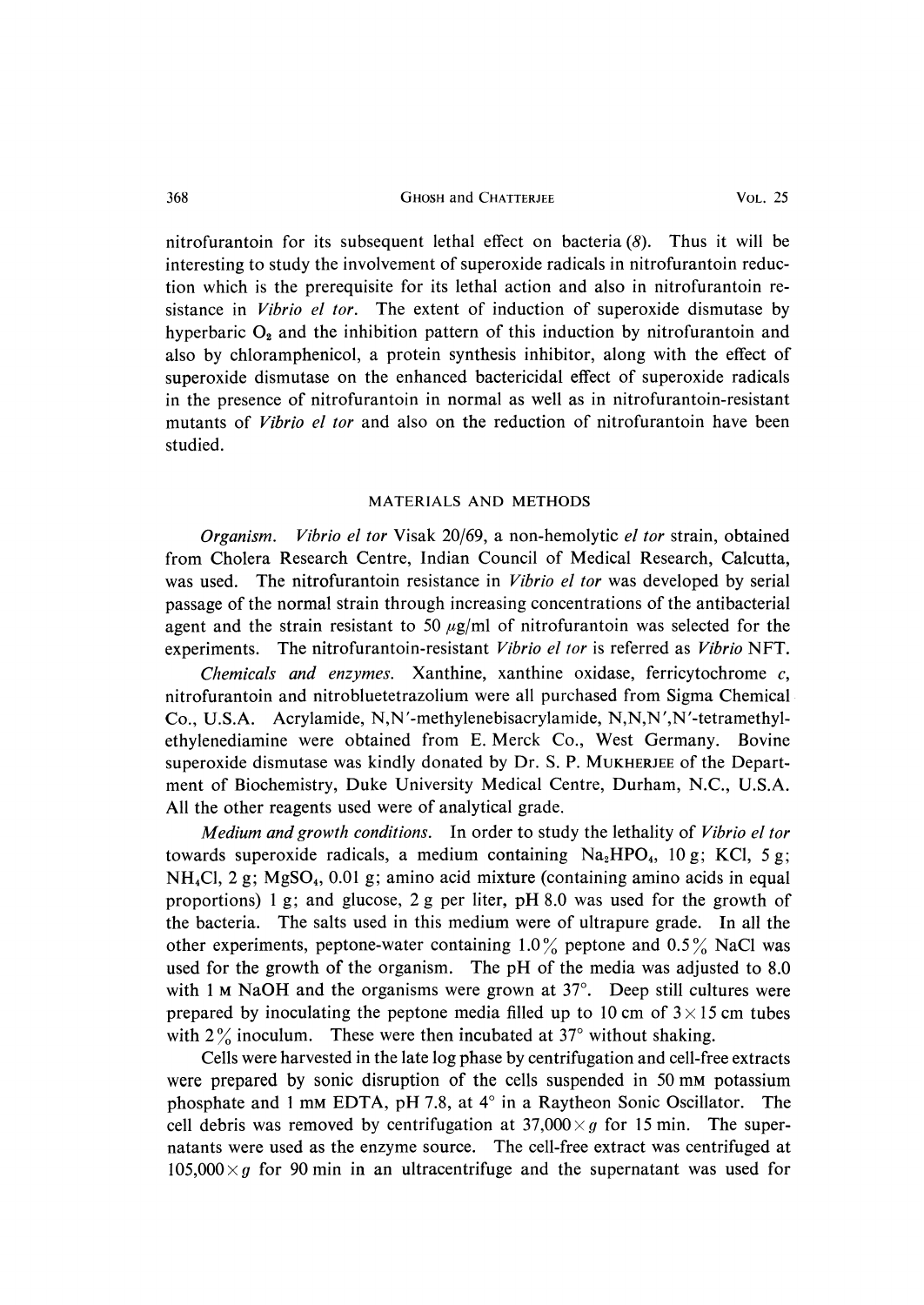application on polyacrylamide gel.

Assay of superoxide dismutase. Superoxide dismutase activity was assayed according to the method of MCCoRD and FRID0vICH (9). The reaction mixture contained  $1 \times 10^{-5}$  M ferricytochrome c,  $5 \times 10^{-5}$  M xanthine,  $6 \times 10^{-9}$  M xanthine oxidase, and 0.05 M potassium phosphate (pH 7.8) in 3 ml. The reaction mixture was equilibrated with air and the reduction of ferricytochrome  $c$  was determined by following the decrease in OD at 550 nm. Under these conditions the amount of superoxide dismutase required to inhibit the rate of reduction of ferricytochrome c by 50 % is defined as 1 unit of activity. This reaction mixture was also employed in the study for the determination of the inhibition of ferricytochrome  $c$  reduction with different amounts of cell-free extracts. Proteins were measured by the biuret method (12).

Localization of superoxide dismutase on gel.  $7.5\%$  polyacrylamide gels were prepared according to the method of DAVIS (10) and for staining the gel the method of BEAUCHAMP and FRID0vICH (11) was followed. After electrophoresis, gels were first soaked in  $2.45 \times 10^{-3}$  M nitrobluetetrazolium for 20 min and then in a solution containing 0.028 M tetramethylethylenediamine,  $2.8 \times 10^{-5}$  M riboflavin, and 0.036 M potassium phosphate, pH 7.8, for 15 min, after which the gels were illuminated till maximum contrast of the bands were obtained.

Determination of the lethality of photochemically generated superoxide radicals. The cells (100 Klett reading with green filter) (10 ml) grown in the chemically defined medium were incubated in the presence of  $2\%$  glucose,  $5 \times 10^{-4}$  M riboflavin, 0.015 M methionine, and 0.05 M potassium phosphate, pH 7.8, in the light at 37°, in an aluminium foil-lined box fitted with a 20-W fluorescent lamp. At definite time intervals, samples were withdrawn, diluted, and plated on nutrient agar and incubated overnight at  $37^{\circ}$  in the dark. The number of colonies was counted to determine the number of viable cells.

Determination of the lethality of enzymically generated superoxide radicals. Ten milliliters of the cells (100 Klett reading with green filter) grown in the chemically defined medium was incubated in the presence of  $6 \times 10^{-5}$  M EDTA,  $5 \times 10^{-4}$  M xanthine,  $3.67 \times 10^{-8}$  M xanthine oxidase,  $1.25\%$  glucose, and 0.002 M potassium phosphate, pH 9.0. At definite time intervals samples were withdrawn, diluted, and plated on nutrient agar and incubated overnight at 37° in the dark. The number of colonies was counted to determine the number of viable cells.

Photochemical reduction of nitrofurantoin. 3 ml of incubation system containing  $5 \times 10^{-5}$  M riboflavin,  $1.5 \times 10^{-3}$  M methionine, 10  $\mu$ g/ml of nitrofurantoin, and 0.05 M potassium phosphate, pH 7.8, was equilibrated with air and incubated at 37° in fluorescent light, as mentioned earlier.

Enzymic reduction of nitrofurantoin. Air equilibrated reaction mixture (3 ml) containing  $1 \times 10^{-4}$  M xanthine,  $6 \times 10^{-8}$  M xanthine oxidase, 10  $\mu$ g/ml of nitrofurantoin, and 0.05 M potassium phosphate, pH 7.8, was incubated at  $37^{\circ}$ . Nitrofurantoin reduction in each case was measured by determining the decrease in OD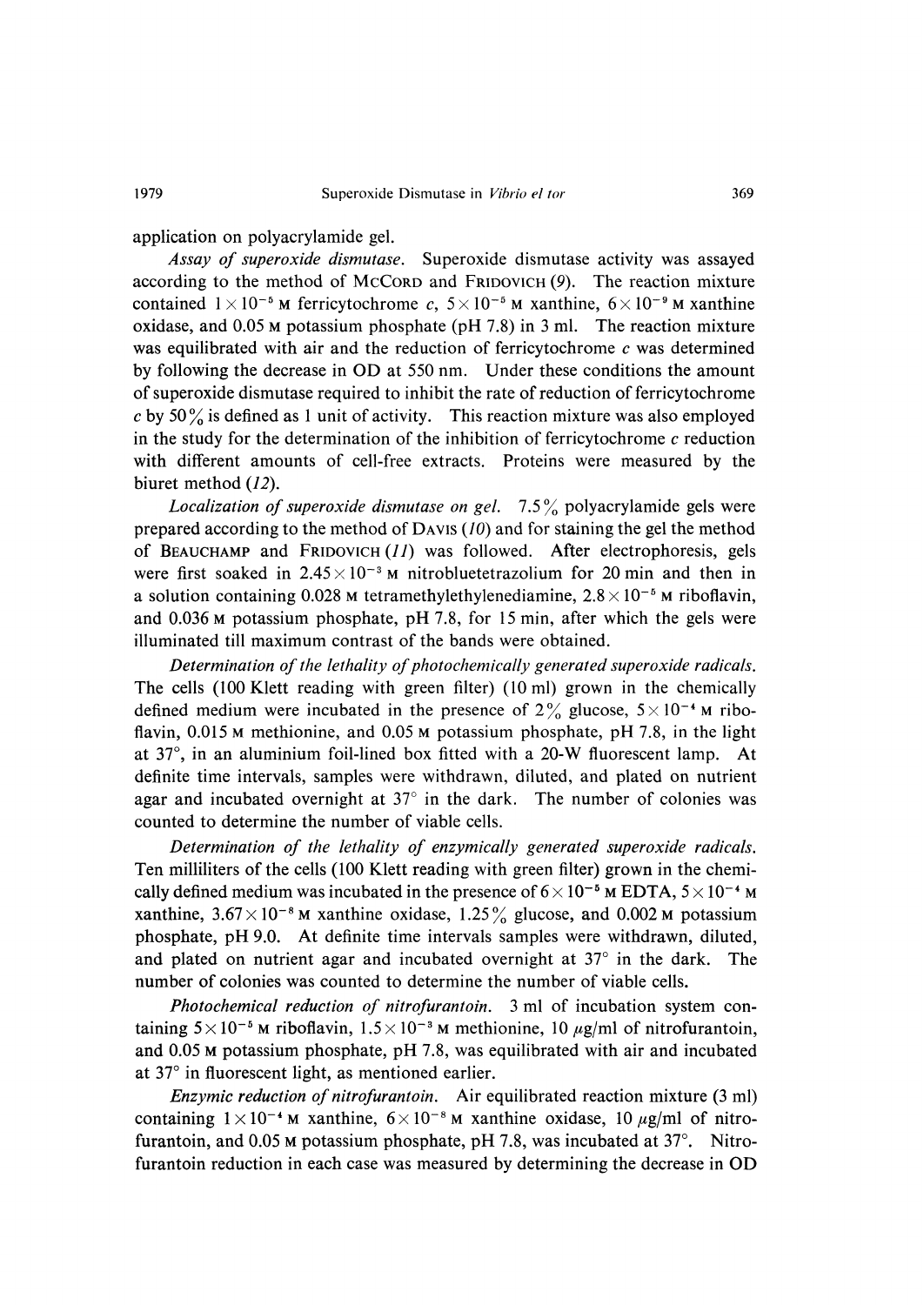at 365 nm in a Beckman DU-2 spectrophotometer.

#### RESULTS

 The inhibition pattern of xanthine oxidase/xanthine-mediated and oxygendependent reduction of ferricytochrome c by the cell-free extracts of *Vibrio el tor* and Vibrio NFT indicates the presence of superoxide dismutase in these extracts as shown in Fig. 1. The specific activities of superoxide dismutase in Vibrio el for and Vibrio NFT cell-free extracts were found to be 10.4 and 8.4 units/mg protein, respectively. Densitometric scans of polyacrylamide gels indicated the presence of only one type of enzyme in both strains. The enzyme activity appears as an achromatic zone against a dark blue background (Fig. 2). Cell-free extracts of the superoxide dismutase-induced cells gave the same type of scans with a single peak at the same position.

Upon exposure to hyperbaric oxygen (20 atm) for 3 hr the levels of superoxide dismutase in deep still cultures of Vibrio el for and Vibrio NFT were, 9.5 to 14.7 units/mg protein and from 8.8 to 13.1 units/mg protein, respectively. Under the same condition, nitrofurantoin at a concentration of 10  $\mu$ g/ml totally inhibited the induction in Vibrio el tor whereas in Vibrio NFT the induction was not affected at



 Fig. 1. Inhibition pattern of oxygen-dependent and xanthine oxidase-mediated reduction of ferricytochrome  $c$  by cell-free extracts of *Vibrio el tor* and *Vibrio* NFT.  $\bigcirc$ , Vibrio el tor;  $\bullet$ , Vibrio NFT.

Fig. 2. Densitometric scans of polyacrylamide gels at 560 nm stained for superoxide dismutase activity.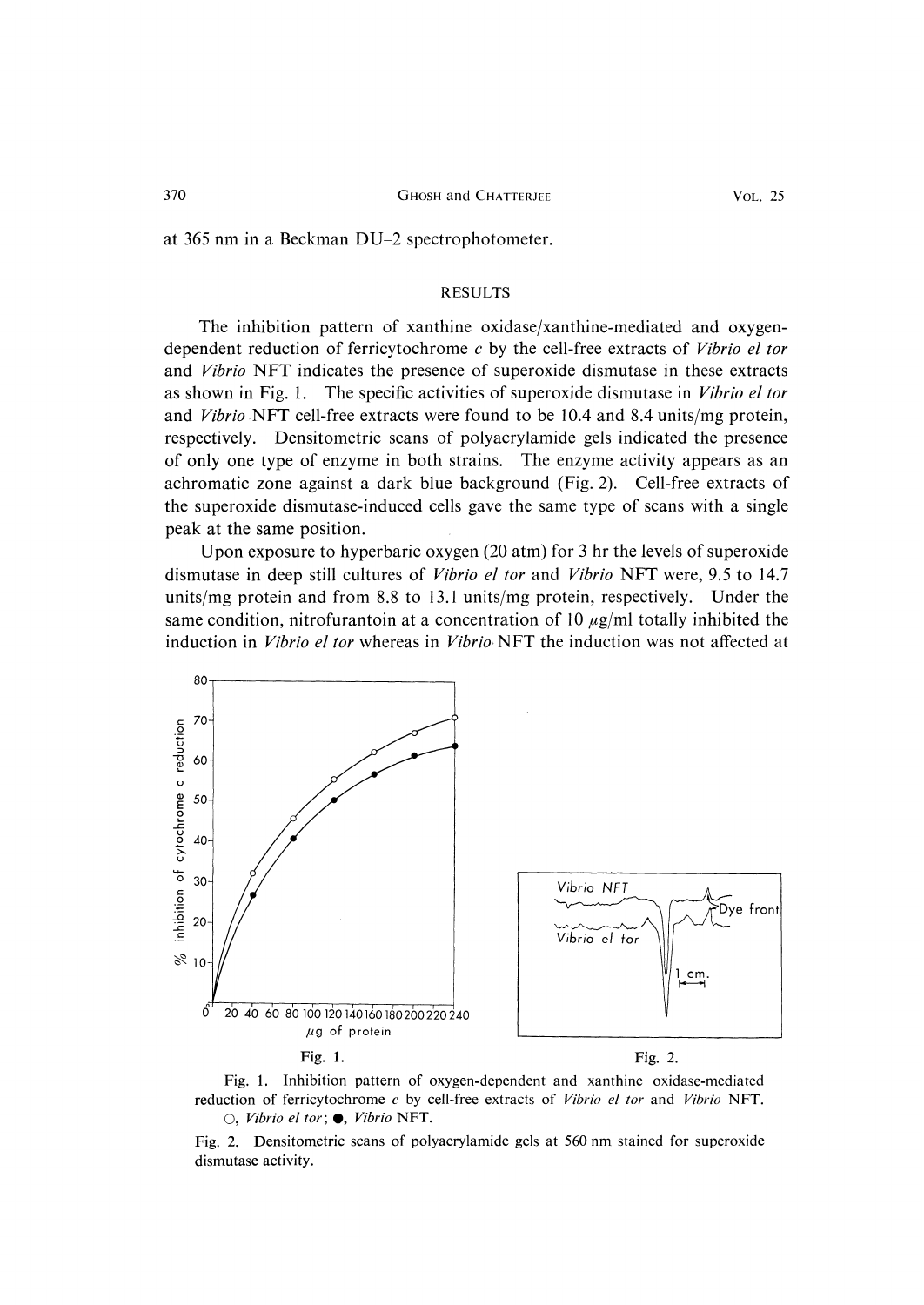### 1979 Superoxide Dismutase in Vibrio el tor

all by nitrofurantoin even at a concentration of 25  $\mu$ g/ml in the medium. The specific activities of superoxide dismutase were found to be 8.6 and 13.0 units/mg protein, respectively, in *Vibrio el tor* and *Vibrio* NFT when the cells were grown under hyperbaric oxygen (20 atm) for 3 hr in the presence of nitrofurantoin at the concentrations mentioned above. However, chloramphenicol, a well-known inhibitor of protein synthesis, could inhibit this induction process in both strains. The specific activities of superoxide dismutase were found to be 9.2 and 8.2 units/mg protein in Vibrio el tor and Vibrio NFT, respectively, in the cell-free extracts of the cells grown under 20 atm oxygen for 3 hr, in the presence of 0.5 mg/ml of chloramphenicol.

 Figures 3 and 4 demonstrate that the superoxide radicals, whether produced photochemically or enzymically, are lethal to *Vibrio el tor* and *Vibrio* NFT, and the lethality of microorganisms toward the free radical is aggravated by nitrofurantoin in these strains. This enhancement of the deleterious effect of superoxide radicals by nitrofurantoin is found to be prevented by superoxide radicals in both strains.



Fig. 3. Effect of photochemically generated superoxide radicals on Vibrio el tor and Vibrio NFT.

Cells were grown in chemically defined medium as described under MATERIALS AND METHODS unless otherwise mentioned.

1, cells incubated in the light with 10  $\mu$ g/ml and 20  $\mu$ g/ml of nitrofurantoin in the case of Vibrio el tor and Vibrio NFT, respectively; 2, cells incubated in light; 3, cells incubated in light with 20  $\mu$ g/ml of bovine superoxide dismutase and 10  $\mu$ g/ml and 20  $\mu$ g/ml of nitrofurantoin in the case of *Vibrio el tor* and *Vibrio* NFT, respectively; 4, cells incubated in light with 20  $\mu$ g/ml of bovine superoxide dismutase; 5, cells grown in peptone-saline medium under hyperbaric oxygen, incubated in light; 6, cells incubated in the dark.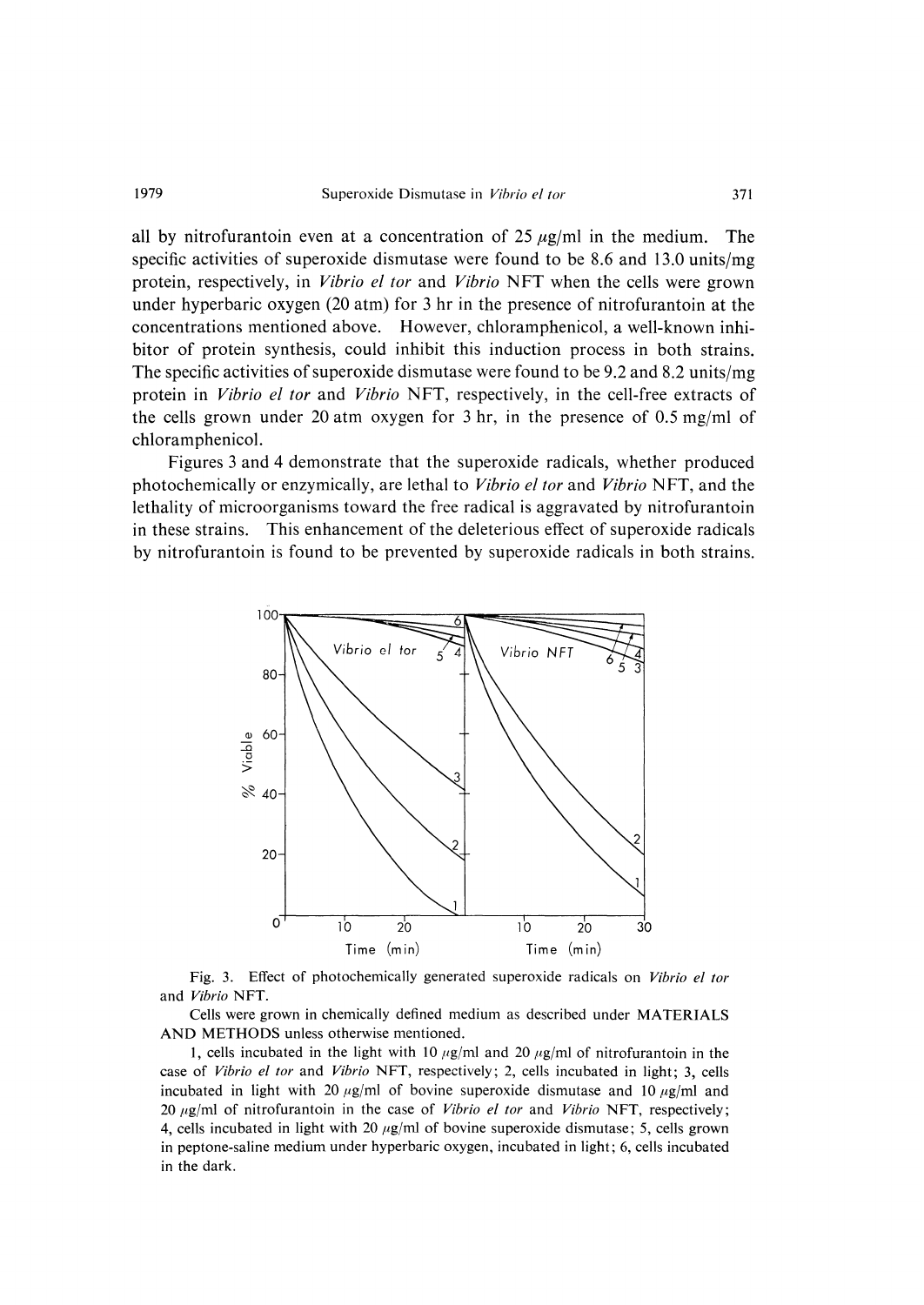372 **GHOSH and CHATTERJEE** VOL. 25



Fig. 4. Effect of enzymically generated superoxide radicals on Vibrio el tor and Vibrio NFT.

Cells were grown in the chemically defined medium as described under MATERIALS AND METHODS. 1, cells in presence of 10  $\mu$ g/ml and 20  $\mu$ g/ml of nitrofurantoin in the case of Vibrio el tor and Vibrio NFT, respectively; 2, cells without any effector; 3, cells in presence of nitrofurantoin (concentrations as in 2) and 20  $\mu$ g/ml of bovine superoxide dismutase; 4, cells in presence of 20  $\mu$ g/ml of bovine superoxide dismutase.

| No. | Time of<br>incubation<br>(min) | Amount of<br>superoxide<br>dismutase $(\mu$ g/ml) | Decrease<br>in OD<br>at 365 nm | Inhibition of<br>nitrofurantoin<br>reduction $\binom{9}{0}$ |
|-----|--------------------------------|---------------------------------------------------|--------------------------------|-------------------------------------------------------------|
|     |                                |                                                   | או נ                           |                                                             |
|     |                                |                                                   | O O9                           |                                                             |

| Photochemical reduction of nitrofurantoin. |  |  | Table 1. |  |  |  |  |  |
|--------------------------------------------|--|--|----------|--|--|--|--|--|
|--------------------------------------------|--|--|----------|--|--|--|--|--|

|  |  | Fable 2. Enzymic reduction of nitrofurantoin. |
|--|--|-----------------------------------------------|
|  |  |                                               |

| No. | Time of<br>incubation<br>(min) | Amount of<br>superoxide<br>dismutase $(\mu g/ml)$ | Decrease<br>in OD<br>at 365 nm | Inhibition of<br>nitrofurantoin<br>reduction $\binom{9}{0}$ |
|-----|--------------------------------|---------------------------------------------------|--------------------------------|-------------------------------------------------------------|
|     |                                |                                                   | 0.29                           |                                                             |
|     |                                |                                                   | () 14                          |                                                             |

Photochemical and enzymic reduction of nitrofurantoin and its inhibition by superoxide dismutase are presented in Tables I and II.

The cells used in the study on toxicity of superoxide radicals in the presence or absence of superoxide dismutase were grown in a chemically defined medium. As compared to the peptone-water grown cells, cell-free extracts of which ex-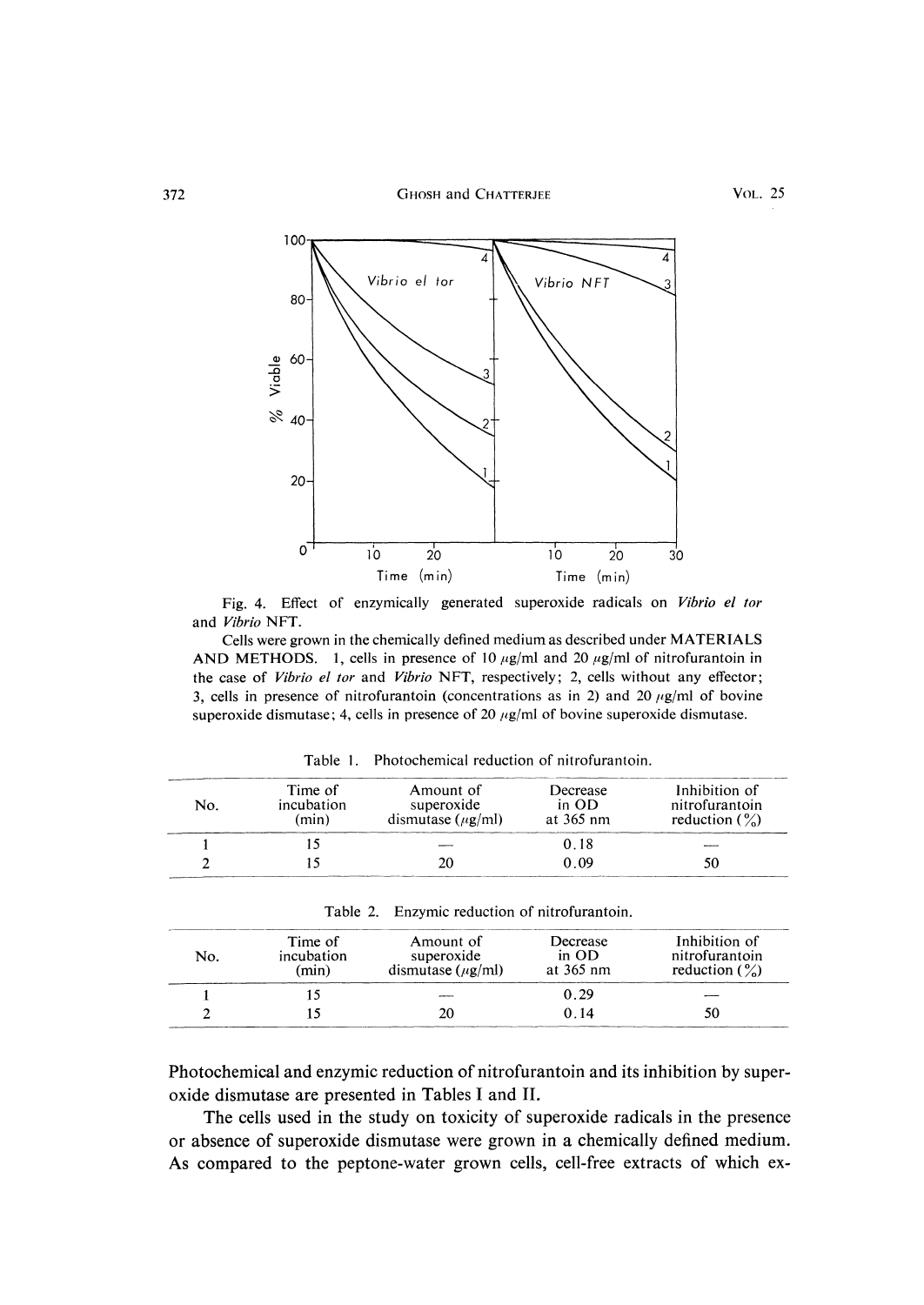## 1979 Superoxide Dismutase in *Vibrio el tor* 373

hibited superoxide dismutase activities of 10.4 and 8.4 units/mg protein in *Vibrio* el tor and Vibrio NFT, respectively, the cell-free extracts of the synthetic mediumgrown cells have very low levels of this enzyme (0.9 and 0.8 unit/mg protein in Vibrio el tor and Vibrio NFT, respectively) due to the absence of the metal ions used as co-factor of this enzyme.

## DISCUSSION

The importance of superoxide dismutase as a protecting agent against the toxicity of oxygen in oxygen metabolising cells has already been demonstrated (3). However, the enzyme has not yet been studied in *Vibrio el tor* strains. The ability of the cell-free extracts of Vibrio el for and Vibrio NFT to inhibit the oxygen-dependent reduction of ferricytochrome  $c$  by xanthine oxidase/xanthine system indicates the presence of superoxide dismutase in these two strains. The specific activity of superoxide dismutase is decreased to a certain extent after acquisition of resistance towards nitrofurantoin. The presence of superoxide dismutase is further confirmed by the densitometric scanning of the polyacrylamide gels (Fig. 2) which shows the presence of only one type of superoxide dismutase in *Vibrio el tor* and Vibrio NFT. E. coli K12 also possesses one type of superoxide dismutase when grown anaerobically but exposure to oxygen gives rise to two new isozymes of superoxide dismutase (7). Vibrio el for and Vibrio NFT, however, do not give rise to any new isozyme of superoxide dismutase on exposure to hyperbaric oxygen, as mentioned earlier.

Hyperbaric oxygen could augment the level of superoxide dismutase in Vibrio el tor and Vibrio NFT to the extent of 5.2 and 4.3 units/mg protein, respectively, over the basal level. The induction was completely blocked by chloramphenicol, a potent inhibitor of protein synthesis, which indicates that new protein synthesis is necessary for the induction process. In Vibrio el tor, however, the induction was also inhibited by nitrofurantoin, whereas Vibrio NFT is completely insensitive to nitrofurantoin. A similar type of inhibition of tryptophanase induction in Vibrio el tor and Vibrio NFT by nitrofurantoin and chloramphenicol was observed by DASTIDAR et al. (13).

The induction of superoxide dismutase by hyperbaric oxygen and the increased resistance of these induced cells towards photochemically generated superoxide radicals further confirm the involvement of superoxide dismutase towards oxygen toxicity in these strains. Superoxide radicals are extremely lethal to both Vibrio el tor and Vibrio NFT grown in minimal media because of very low levels of superoxide dismutase in these cells. The reason for this low level of the enzyme is that the chemically defined medium does not contain any metal ion to be used as a co-factor of superoxide dismutase. The viability of Vibrio el tor and Vibrio NFT is further decreased if nitrofurantoin is present along with superoxide radicalgenerating system. The enhancement of the detrimental effect of nitrofurantoin